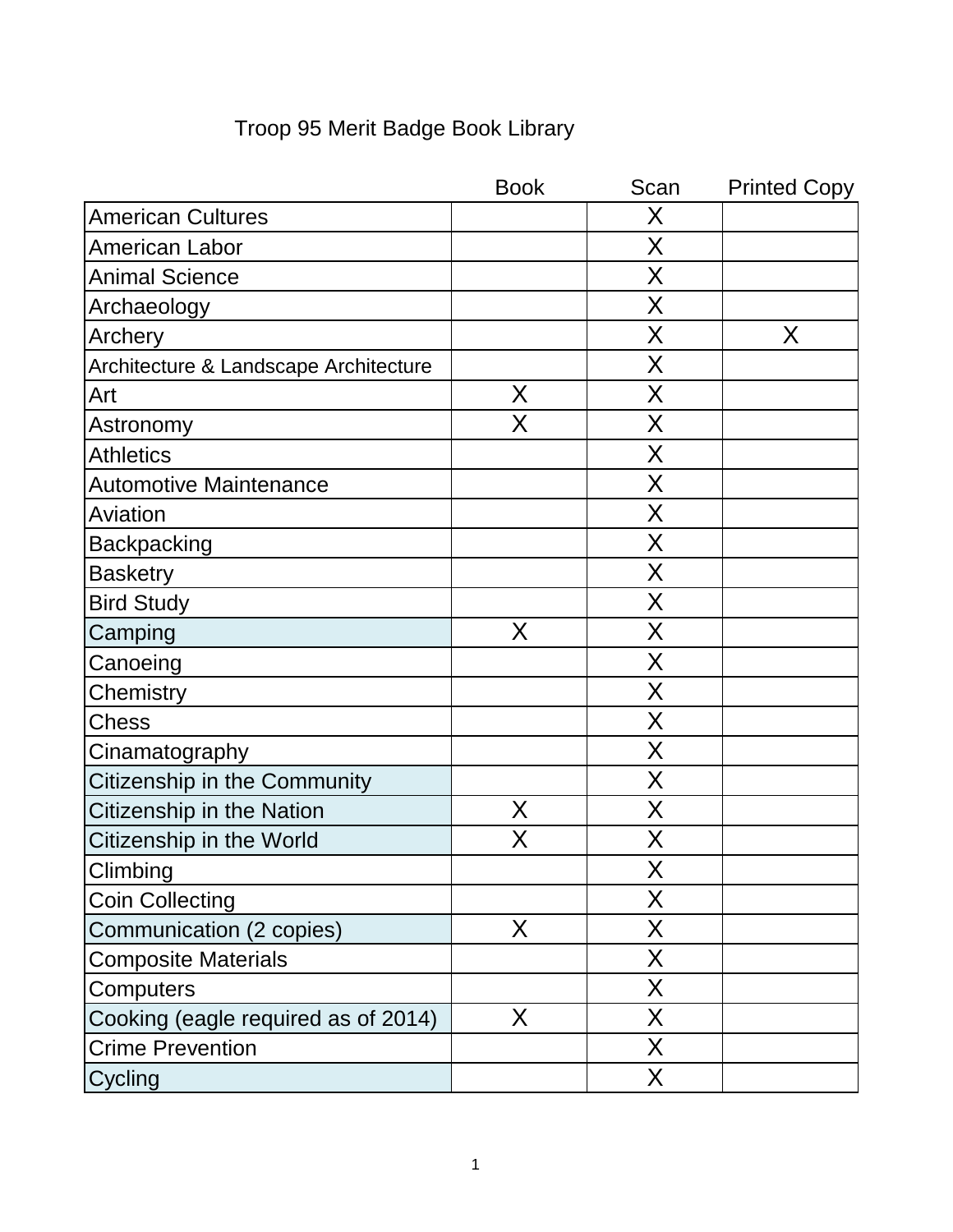|                                         | <b>Book</b> | Scan | <b>Printed Copy</b> |
|-----------------------------------------|-------------|------|---------------------|
| Dentistry                               |             | Χ    |                     |
| <b>Drafting</b>                         |             | Χ    |                     |
| Electricity                             | X           | Χ    |                     |
| Electronics                             |             | X    |                     |
| <b>Emergency Preparedness</b>           |             | X    |                     |
| Energy                                  | X           | X    |                     |
| Engineering                             |             | X    |                     |
| Entrepreneurship                        |             | X    |                     |
| <b>Environmental Science (2 copies)</b> | X           | Χ    |                     |
| <b>Family Life</b>                      | Χ           | X    |                     |
| Fingerprinting                          | X           | X    |                     |
| <b>Fire Safety</b>                      | X           |      |                     |
| <b>First Aid</b>                        | X           | X    | X                   |
| <b>Fish &amp; Wildlife Management</b>   | X           | Χ    |                     |
| Fishing                                 |             | X    |                     |
| <b>Fly Fishing</b>                      |             | X    |                     |
| Forestry                                |             | X    |                     |
| Geocaching                              |             | X    |                     |
| Geology                                 | Χ           | Χ    |                     |
| Golf                                    | Χ           | Χ    |                     |
| <b>Graphic Arts</b>                     |             | X    |                     |
| <b>Hiking</b>                           | X           | X    |                     |
| Home Repairs                            |             | X    |                     |
| Horsemanship                            |             | X    |                     |
| Indian Lore                             |             | X    | X                   |
| <b>Insect Study</b>                     |             | X    |                     |
| Inventing                               |             | X    |                     |
| Journalism                              |             | X    |                     |
| Leatherwork                             | X           | X    |                     |
| Lifesaving                              |             | X    |                     |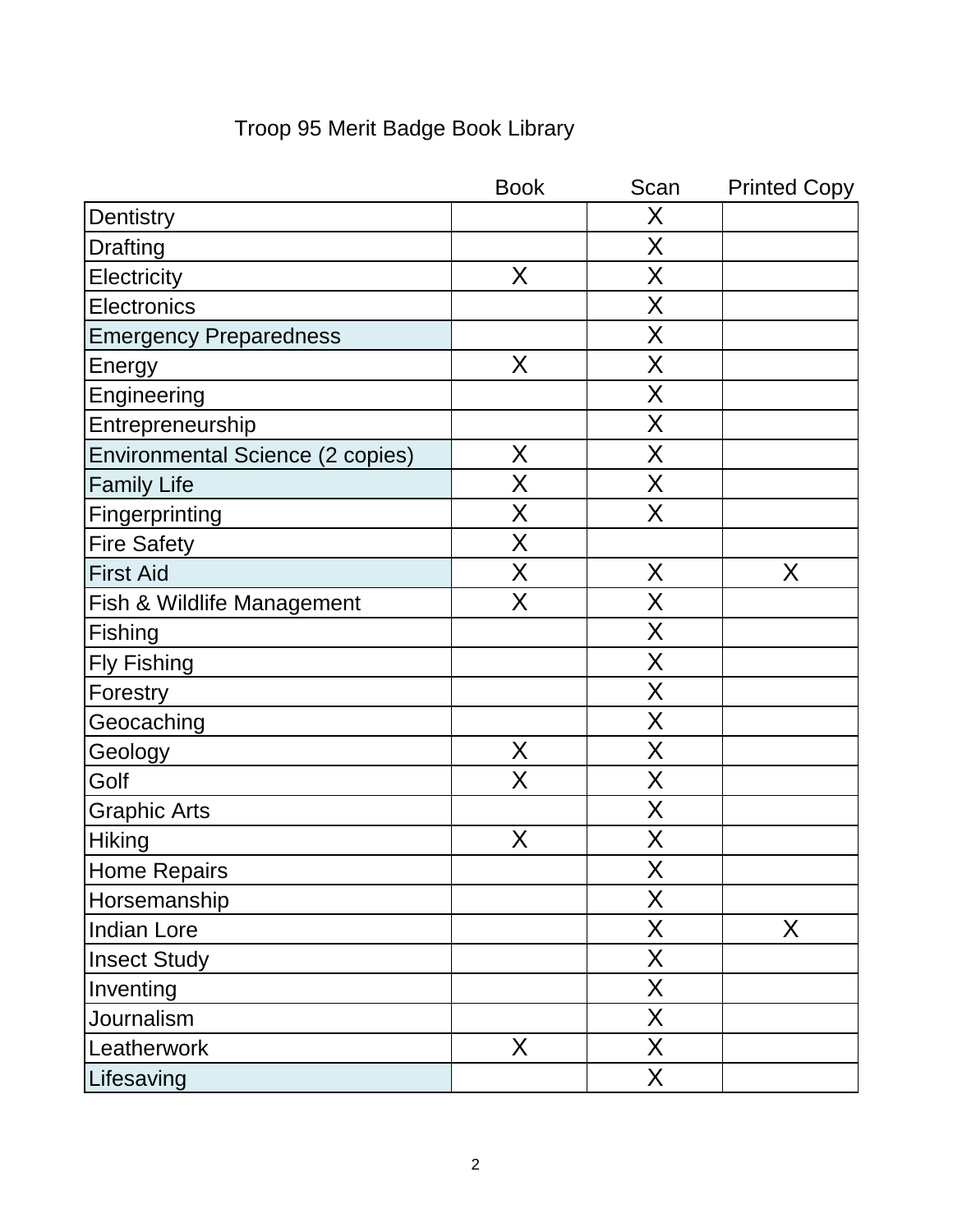|                                    | <b>Book</b> | Scan | <b>Printed Copy</b> |
|------------------------------------|-------------|------|---------------------|
| Mammal Study (2 copies)            | X           | X    |                     |
| <b>Model Design &amp; Building</b> |             | Χ    |                     |
| Motorboating                       |             | Χ    |                     |
| <b>Music</b>                       |             | X    |                     |
| Nature                             |             | X    |                     |
| <b>Nuclear Science</b>             | X           | Χ    |                     |
| Orienteering                       |             | Χ    |                     |
| Painting                           |             | X    |                     |
| <b>Personal Fitness</b>            |             | Χ    |                     |
| <b>Personal Management</b>         | X           | Χ    |                     |
| Pets                               | X           | X    |                     |
| Photography                        |             | Χ    |                     |
| Pioneering                         | X           | Χ    | X                   |
| <b>Plant Science</b>               |             | Χ    |                     |
| Pottery                            | X           |      |                     |
| <b>Public Speaking</b>             |             | X    |                     |
| <b>Pulp and Paper</b>              |             | X    |                     |
| Railroading                        |             | Χ    |                     |
| Reptile & Amphibian Study          |             | Χ    |                     |
| <b>Rifle Shooting</b>              |             | Χ    |                     |
| Rowing                             |             | X    |                     |
| Safety                             |             | Χ    |                     |
| Salesmanship                       | X           | Χ    |                     |
| Scholarship                        | X           |      |                     |
| Sculpture                          |             | X    |                     |
| <b>Shotgun Shooting</b>            |             | X.   |                     |
| Small-boat sailing                 |             | X    |                     |
| <b>Snow Sports</b>                 |             | Χ    |                     |
| Soil & Water Conservation          |             | Χ    |                     |
| <b>Space Exploration</b>           | X           | Χ    |                     |